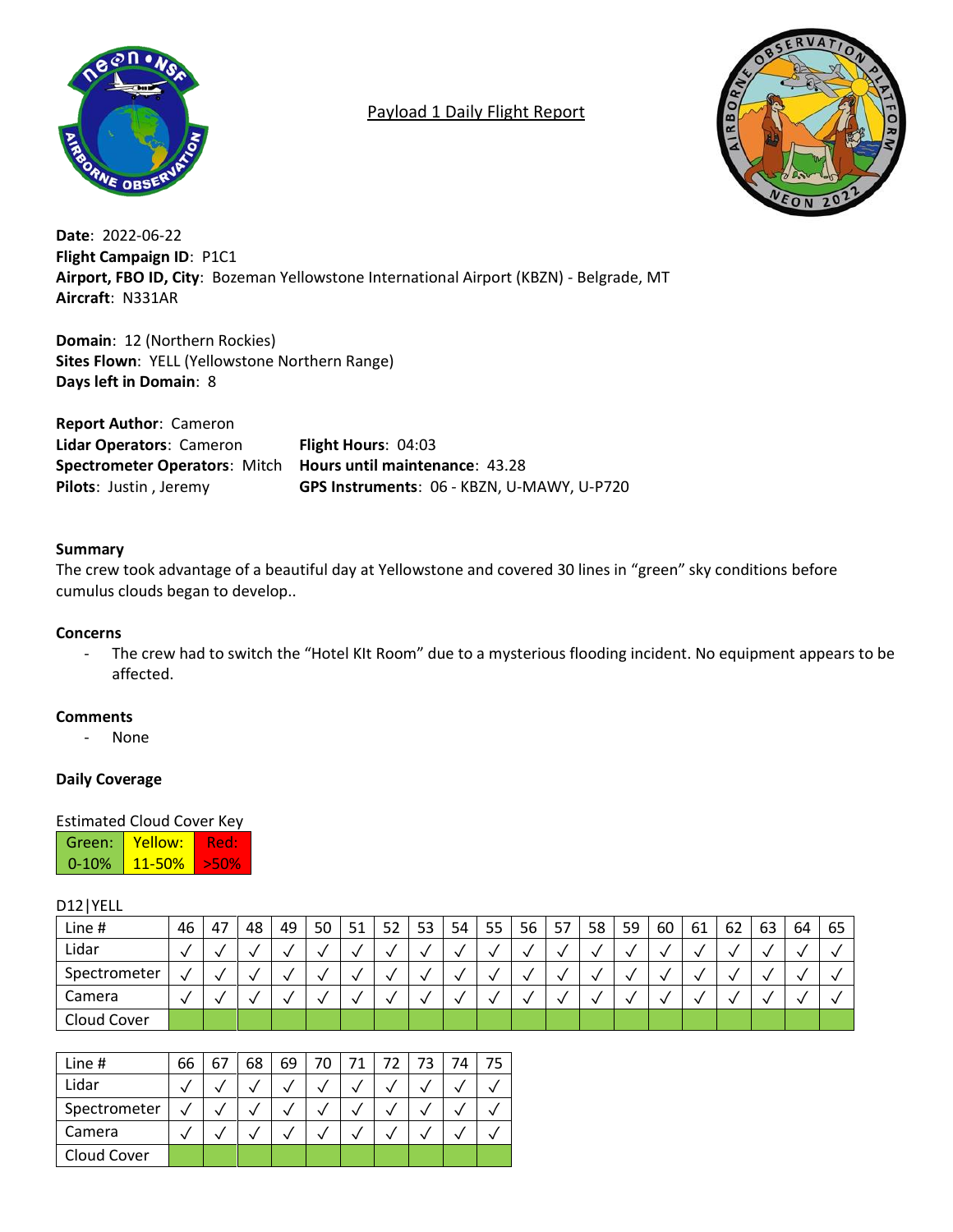Total number of lines flown: 30 **Flight Screenshots:**



#### **Pictures**



Payload 1 preparing doing engine starts preparation for data collection at YELL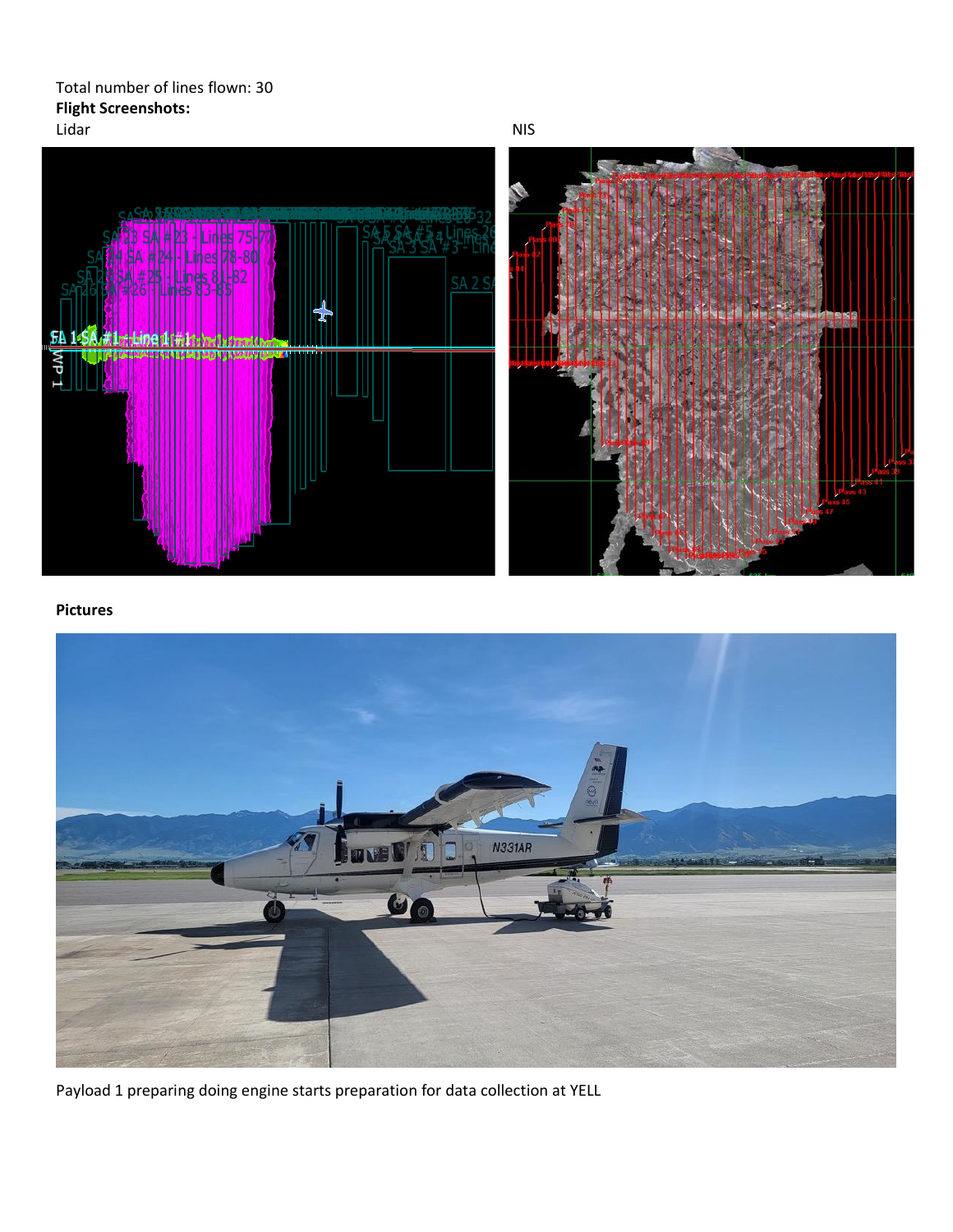

**Photos taken during today's flight above YELL**



## **Cumulative Domain Coverage**

D12 | N12A (D12 Nominal Runway )

1 Flown: 0% (0/1) Green: 0% (0/1) Yellow: 0% (0/1) Red: 0% (0/1)

D12|YELL (Yellowstone Northern Range)

|  | 1 2 3 4 5 6 7 8 9 10 11 12 13 14 15 16 17 18 19 20          |  |  |  |  |  |  |  |  |  |
|--|-------------------------------------------------------------|--|--|--|--|--|--|--|--|--|
|  | 21 22 23 24 25 26 27 28 29 30 31 32 33 34 35 36 37 38 39 40 |  |  |  |  |  |  |  |  |  |